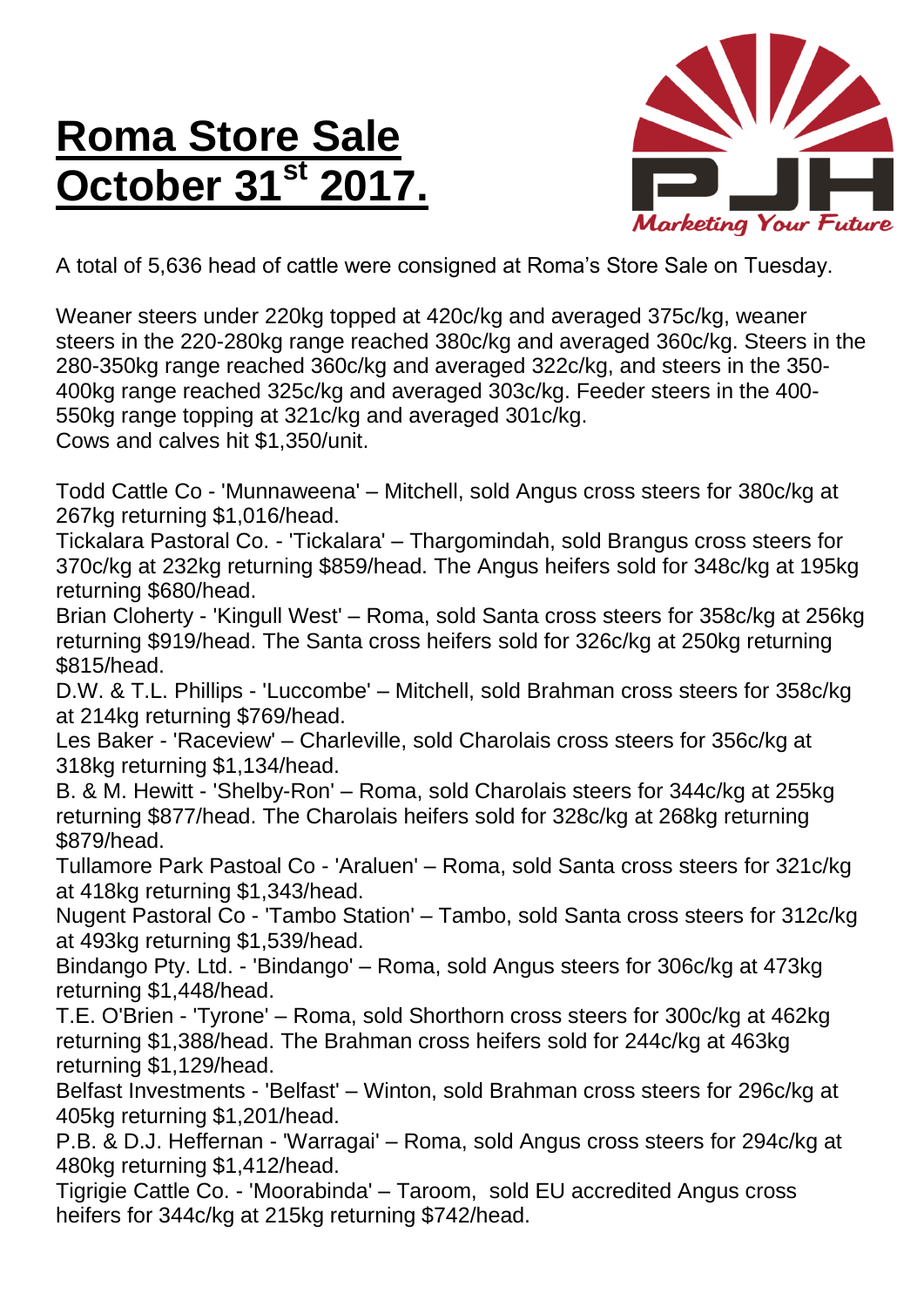Heifers under 220kg topped at 352c/kg and averaged 322c/kg, while heifers in the 220-280kg range topped at 342c/kg and averaged 320c/kg. Heifers in the 280- 350kg range topped at 328c/kg, averaging 283c/kg. Heifers in the 350-450kg range topped at 308c/kg, averaging 279c/kg.

Mooga Hills Grazing Company - 'Ok' – Roma, sold Santa cross heifers for 276c/kg at 422kg returning \$1,165/head.

Bethungra Trust - 'Bethungra Park' – Condamine, sold Santa cross heifers for 312c/kg at 310kg returning \$967/head.

Stephen & Narelle Ward - 'Taringa' – Roma, sold Charbray heifers for 306c/kg at 279kg returning \$854/head.

Nugent Pastroal Co - 'Tambo Station' – Tambo, sold Santa cross heifers for 305c/kg at 356kg returning \$1,086/head.

Cows in the 300-400kg range reached 240c/kg and averaged 213c/kg, while cows in the 400kg-500kg range reached 249c/kg and averaged 228c/kg. Cows over 500kg topped at 244c/kg, averaging 233c/kg.

S. Kidman & Co - 'Glengyle Station' – Birdsville, sold Brahman cross cows for 249c/kg at 466kg returning \$1,161/head.

B.C. & K.A. Adams - 'Dangerfield' – Wandoan, sold Santa cows for 237c/kg at 569kg returning \$1,350/head.

S Kidman & Co - 'Helen Springs' - Tennant Creek, sold Brahman cross cows for 237c/kg at 471kg returning \$1,117/head.

Dart Pastoral Co. - 'Springbok' – Injune, sold Droughtmaster cows for 219c/kg at 398kg returning \$872/head.

Bulls under 400kg topped at 374c/kg and averaged 313c/kg, while bulls in the 400- 600kg range topped at 296c/kg and averaged 258c/kg. Bulls over 600kg topped at 277c/kg, averaging 251c/kg.

## *PJH sell 4 th position next week.*

*Please be aware that all cattle being sold must be accompanied by a National Cattle Health Declaration as well as NVD.*